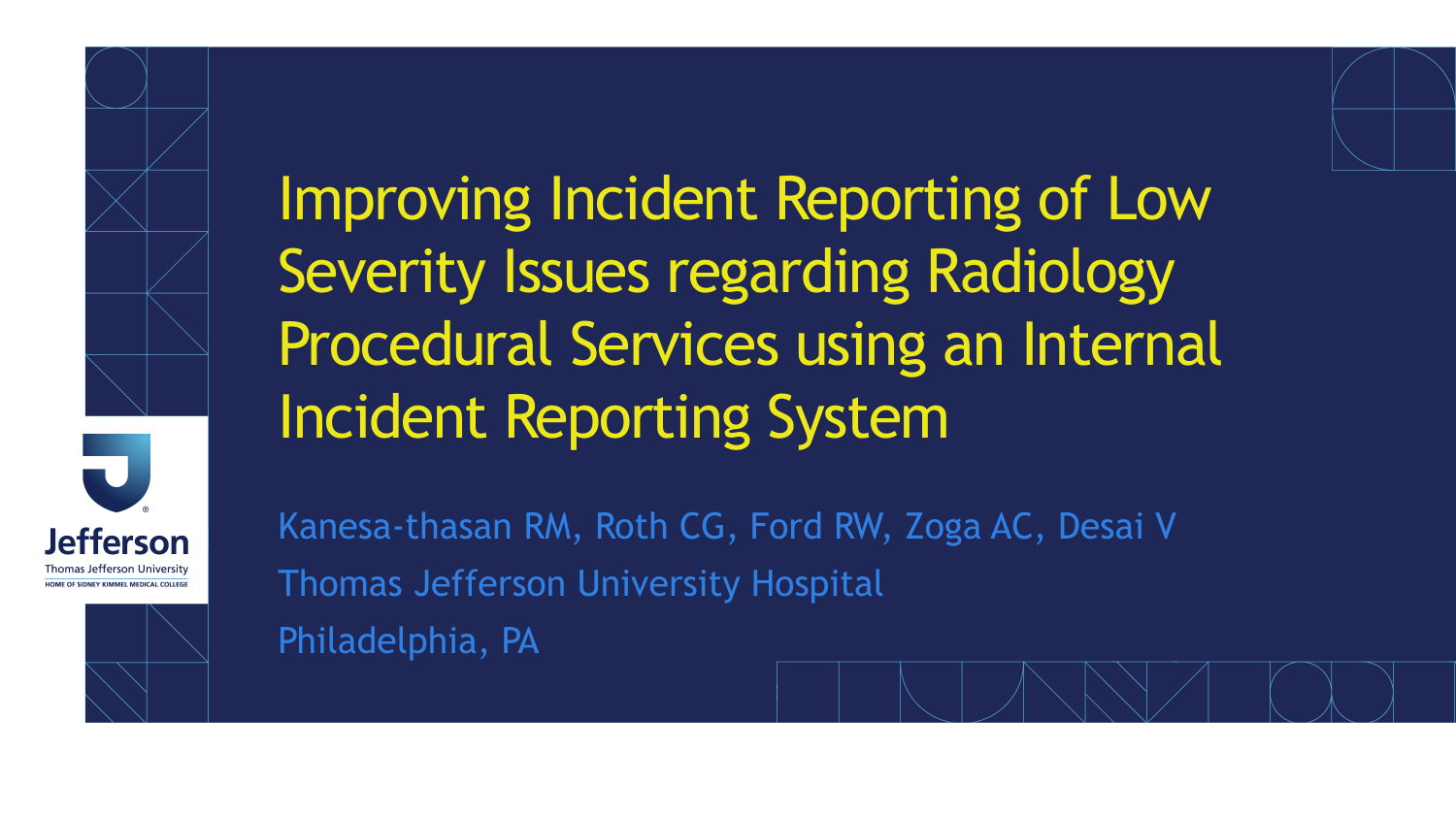#### Purpose

- Adverse patient safety events are the predominant radiology incidents submitted to our institutional incident reporting system. Many anecdotal suggestions for improvement on procedural services revolve around less severe issues, some of which may not be directly related to patient safety.
- There is opportunity to better target quality improvement initiatives by capturing inefficiencies in care delivery identified on the frontlines.
- **This study evaluates the utilization of a new internal radiology issue reporting system for issues related to procedural services and the types of issues submitted.**
- **The aim of this study was to increase non-severe issue reporting regarding procedural services in the radiology department to one submission per week over the course of 6 months (26 weeks).**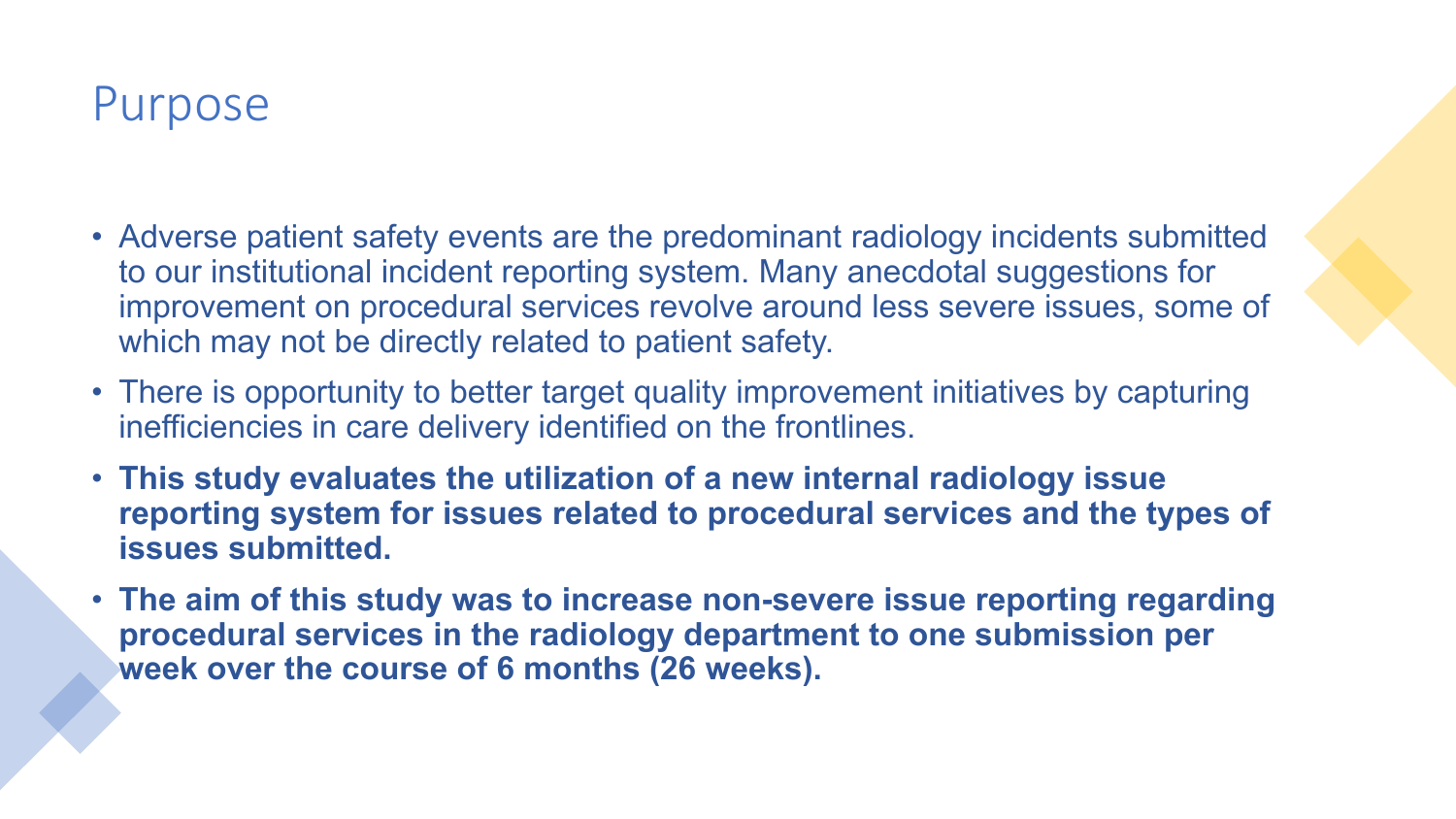# Methods

- From 3/1/2019 to 9/1/2019, an anonymous, voluntary and confidential internal issue reporting system was launched within our radiology department and was available to any radiology staff
- Issues involving radiology procedural services were tabulated, and included procedural services related to interventional radiology, body, musculoskeletal or neuroradiology divisions
- Issue submission consisted of five questions, including issue date, issue category (workflow, communication, patient safety, environmental, IR, professionalism), incident description, involved personnel, and optional entry of contact information for updates
- A member of the radiology patient quality and safety subcommittee reviewed each case
- Issues were triaged to appropriate personnel (such as interventional radiology nurse manager, IT, or environmental safety representative)
- Issues requiring subcommittee review were presented at the quarterly meeting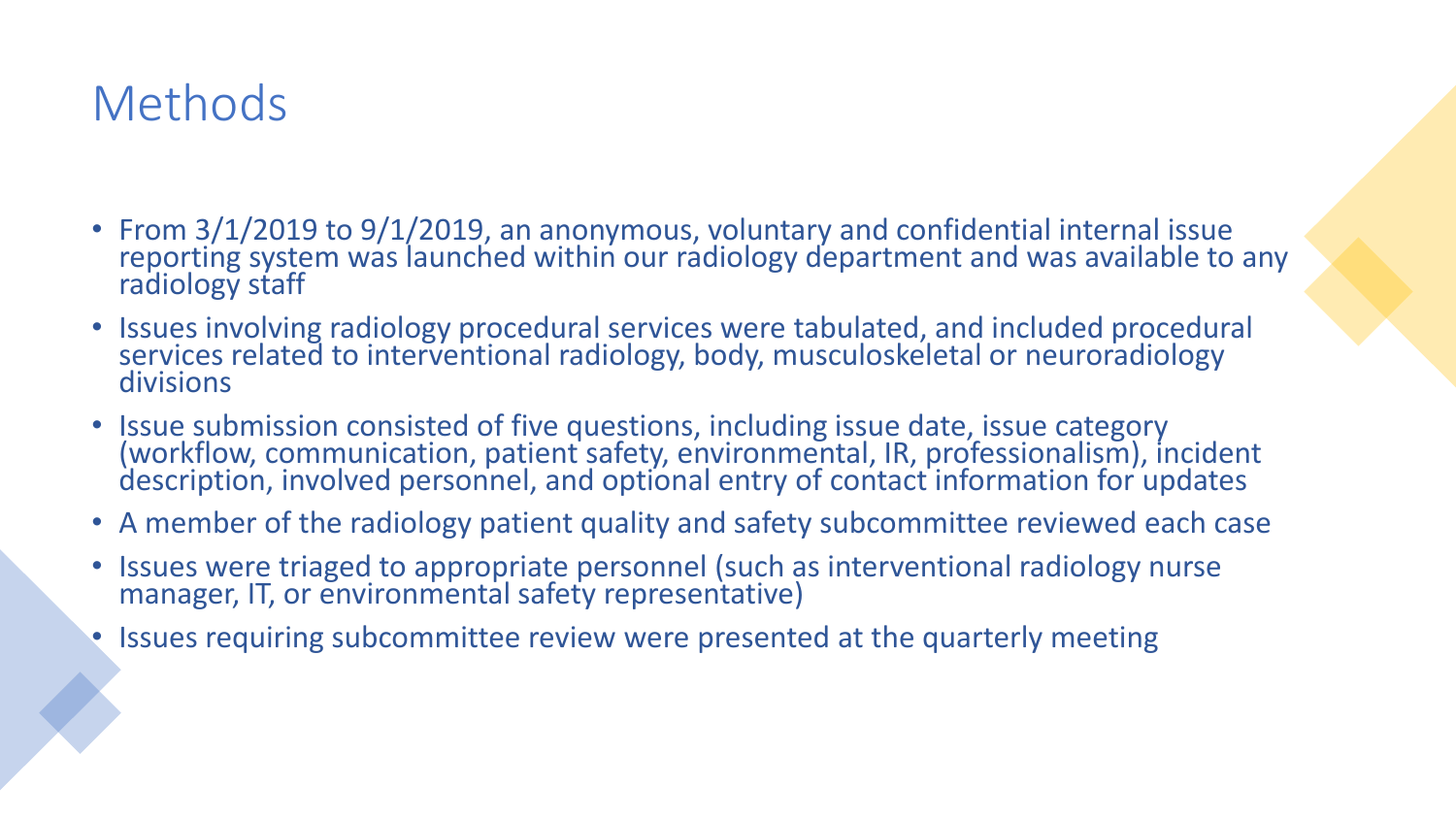# Submission Form:

|  | Date of Incident |
|--|------------------|

1/1/2020

 $\boxdot$ 

#### Type of Incident

Please Select...



| Persons Involved (optional) |           |  |
|-----------------------------|-----------|--|
| <b>First Name</b>           | Last Name |  |
|                             |           |  |

| Contact Info (optional)<br>*You will receive status updates if email address is provided |       |  |
|------------------------------------------------------------------------------------------|-------|--|
| Your Name                                                                                | Email |  |
|                                                                                          |       |  |

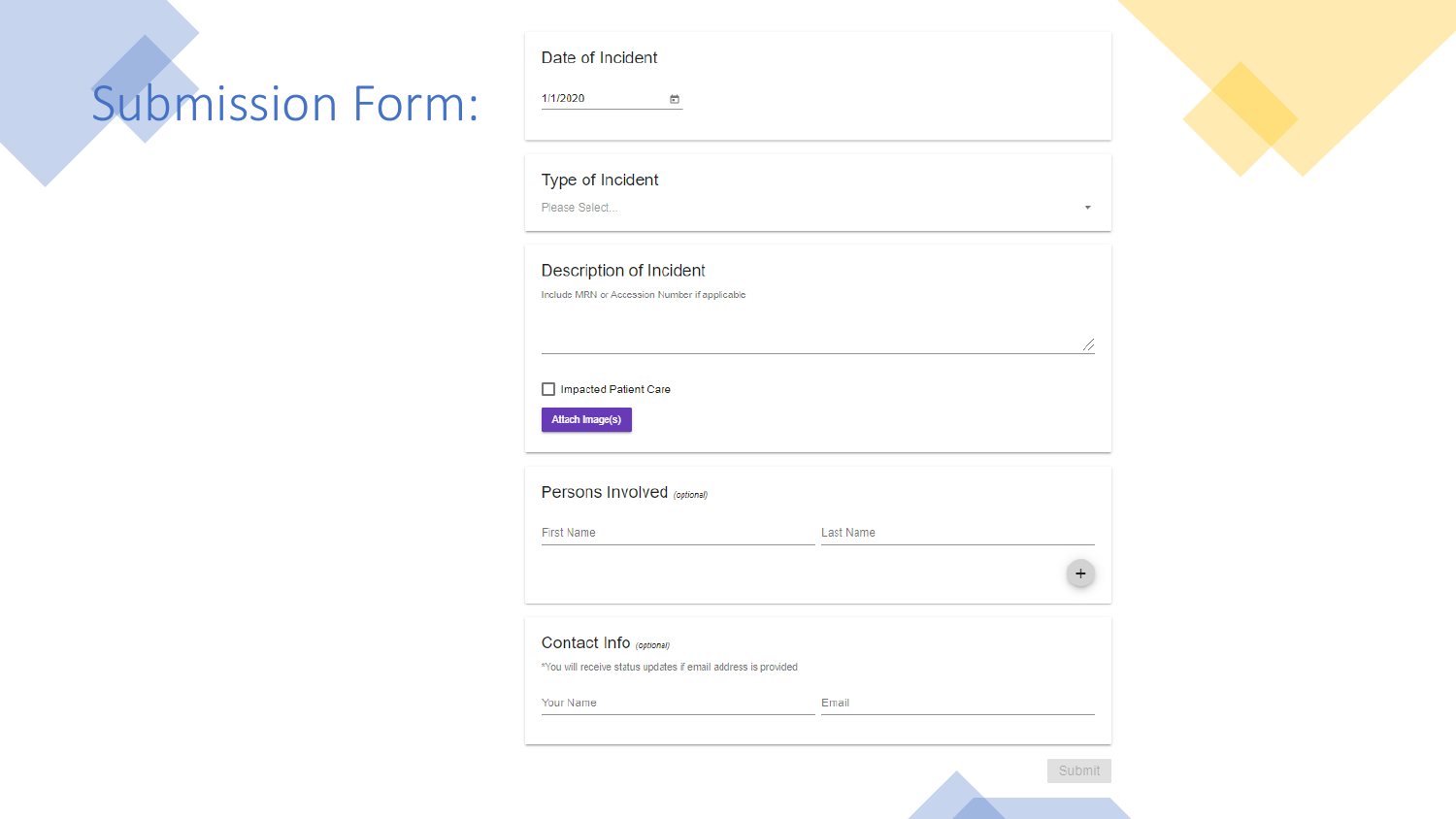### Results

- 67 issue reports were submitted over 6 months
- The mean number of submissions per week was 2.6 (minimum of 0 and maximum of 9). Our goal of at least 1 submission per week was met in 20 of 26 weeks (78%). There were no trends away from the mean or major shifts to suggest special cause variation
- The majority of submissions were related to daily workflow (63%), followed by communication (12%), patient safety (12%), IT (9%), environmental (3%) and professionalism (1%)
- No patient harm occurred in any of the 8 reported patient safety issues
- All issues were under review or resolved 6 months after study completion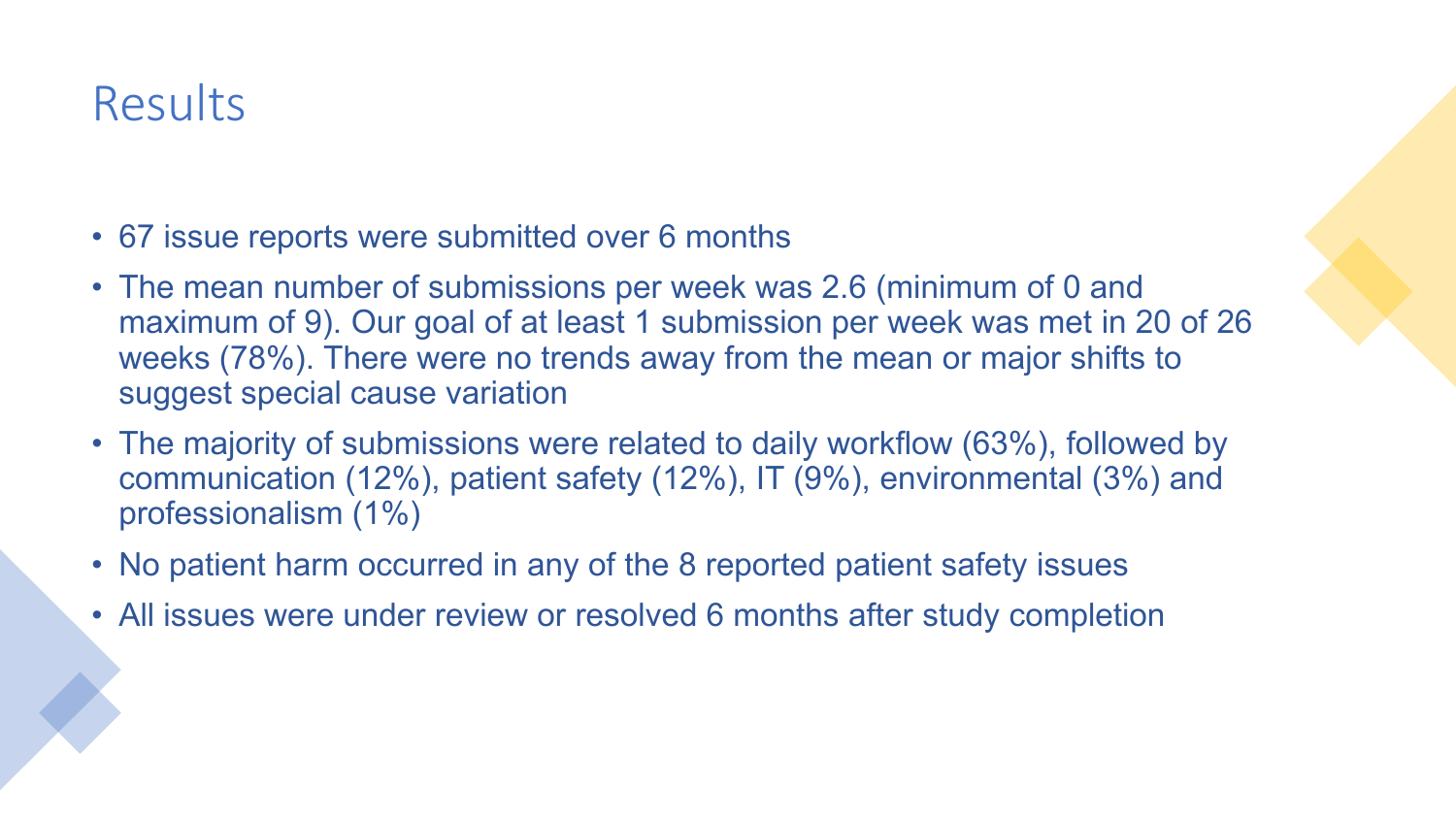# Number of Submissions Per Week Related to Radiology Procedural Services

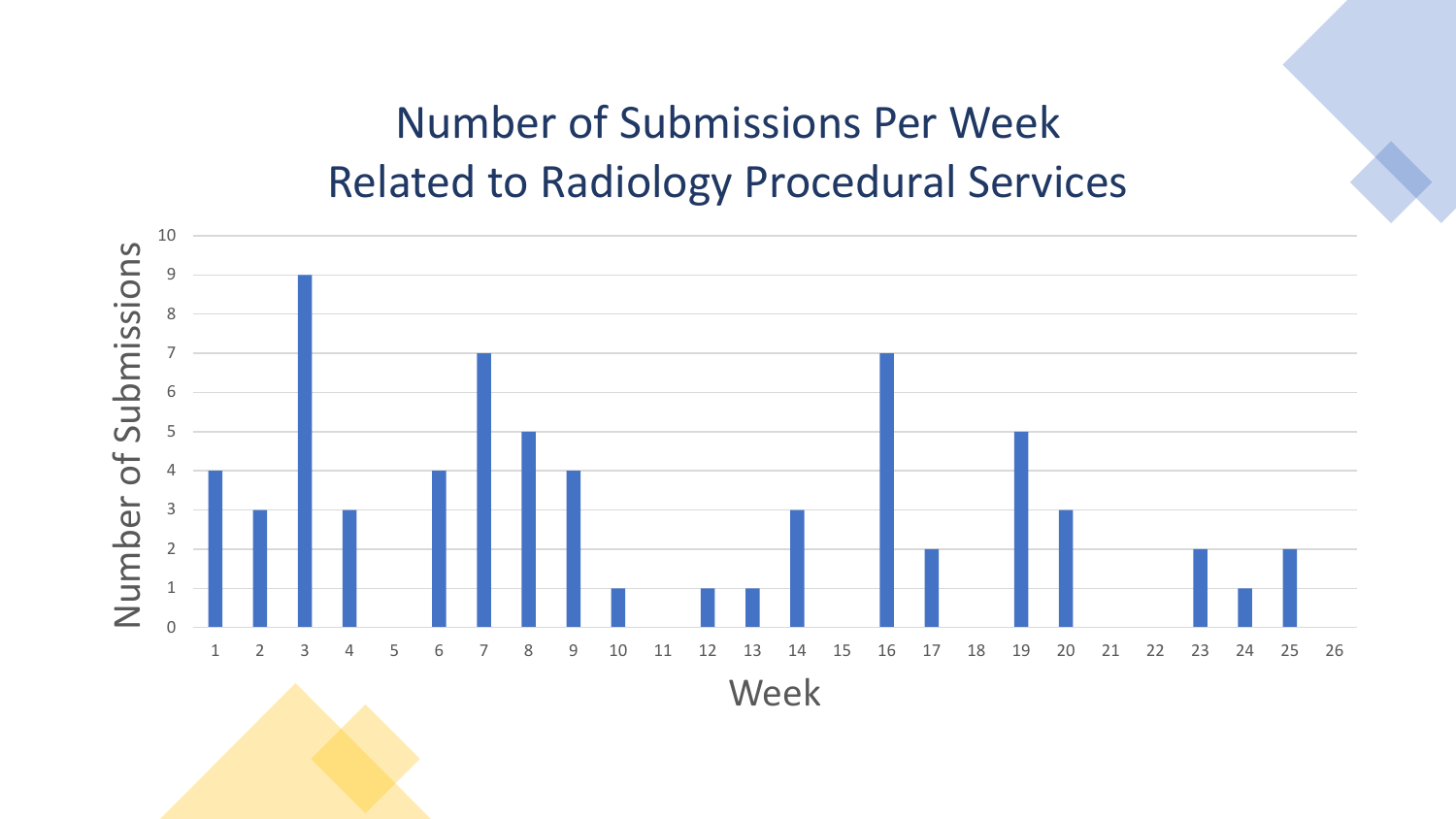#### Number of Submissions Per Week Related to Radiology Procedural Services (Control Chart)

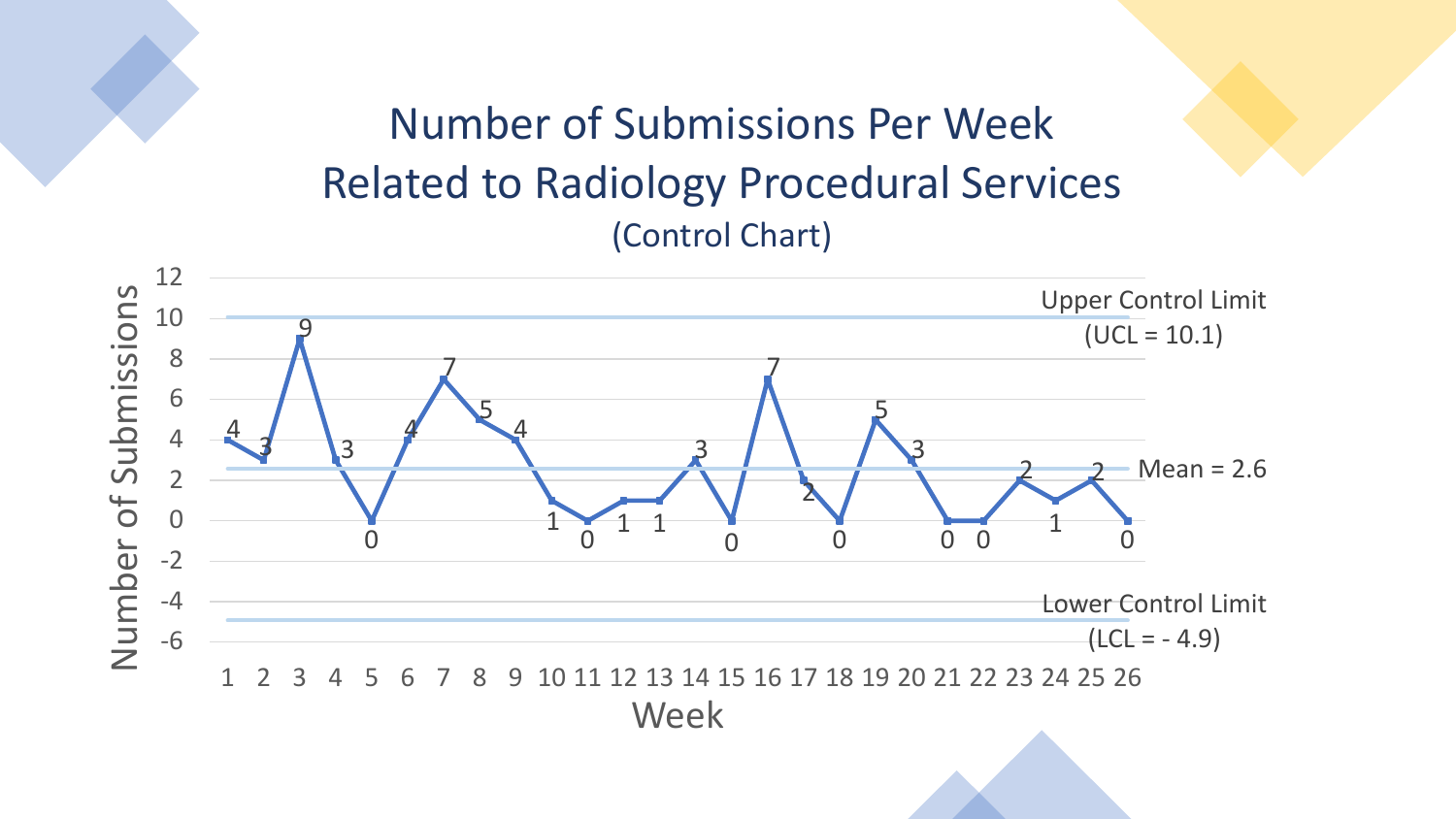# Distribution of Radiology Procedure Issue Submissions by Category

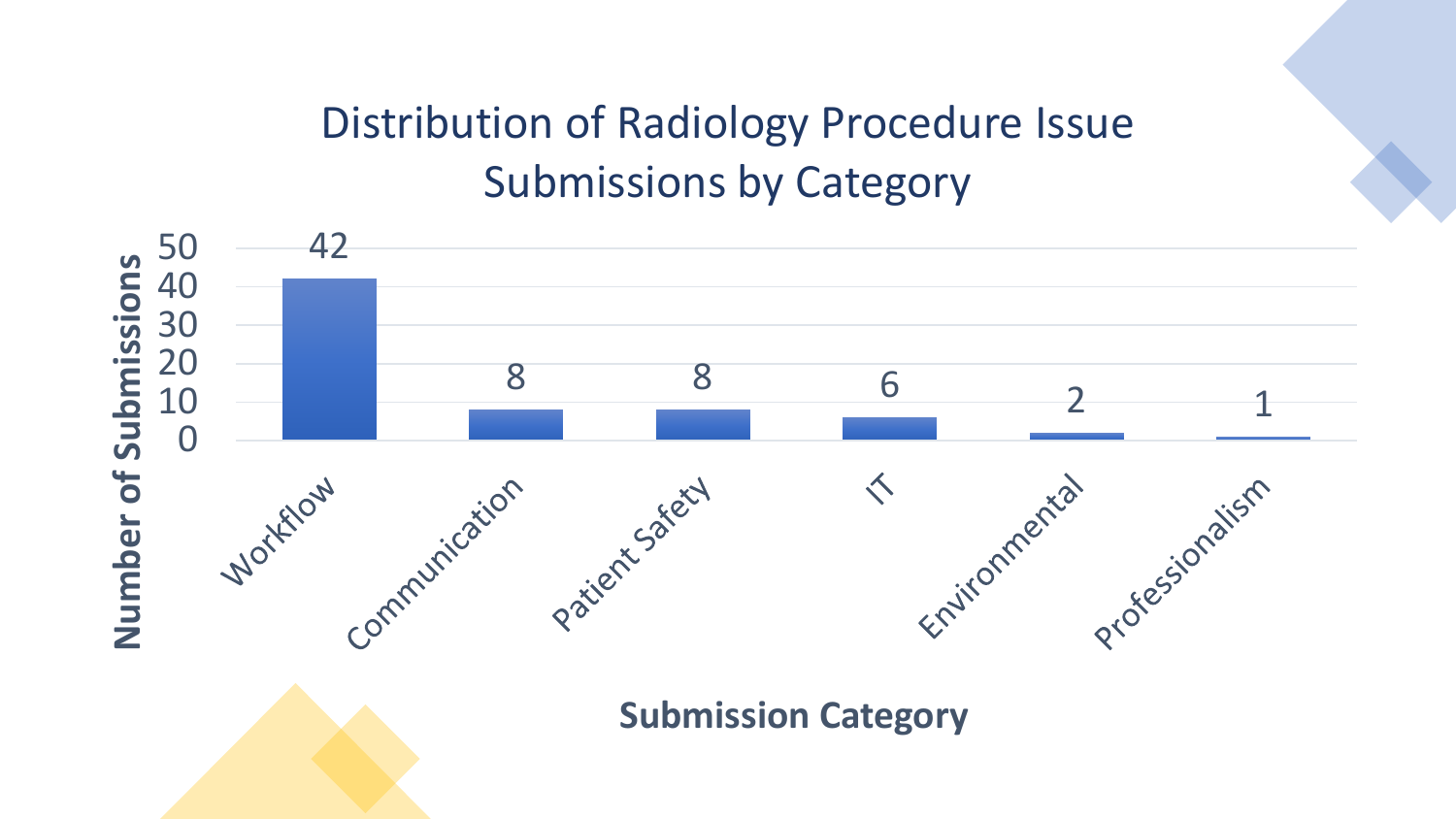#### 42 Radiology Procedure Issue Submissions Related to Workflow



**Patient transport**  $(n=14)$ 

**Patient arrival logistics**  $(n=12)$ 

 $\blacksquare$  Incorrect ordering (n=4)